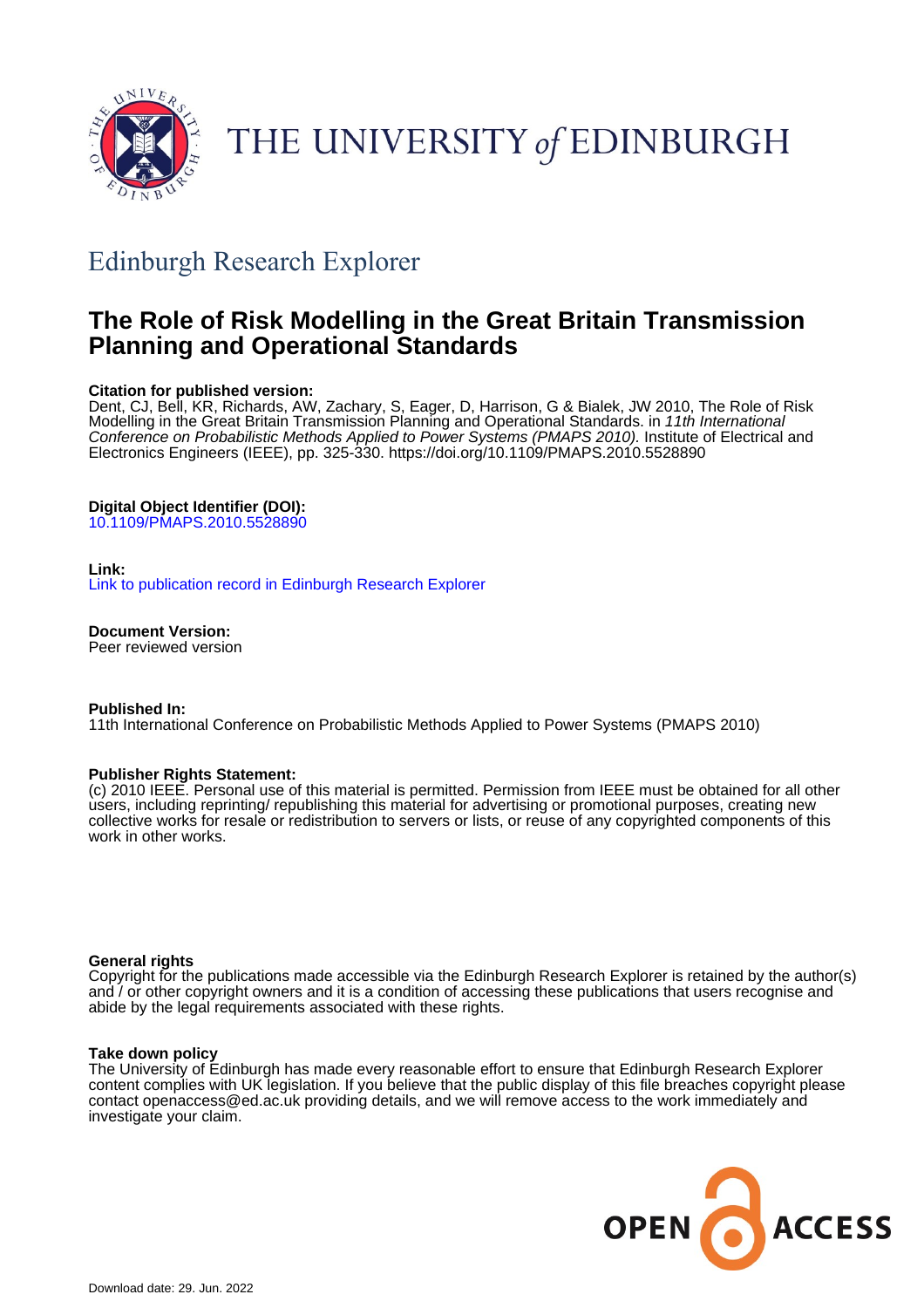# The Role of Risk Modelling in the Great Britain Transmission Planning and Operational Standards

C.J. Dent*∗* , K.R.W. Bell*†* , A.W. Richards*‡* , S. Zachary*‡* , D. Eager*§* , G.P. Harrison*§* and J.W. Bialek*∗*

*∗*School of Engineering and Computing Sciences, Durham University, Durham, UK,

Email: chris.dent@durham.ac.uk

*†*Department of Electronic and Electrical Engineering, University of Strathclyde, Glasgow, UK

*‡*School of Mathematical and Computer Sciences, Heriot-Watt University, Edinburgh, UK

*§*School of Engineering, University of Edinburgh, Edinburgh, UK

*Abstract*—This paper presents three case studies of risk-based standards from Great Britain: the pre-liberalisation generation planning standard, the present method for setting operational reserve requirements, and the transmission network planning standard. These illustrate a number of key issues in developing planning and operational standards for wind, including: the benefits of risk-based standards in adapting to new circumstances; the importance of considering model assumptions carefully when interpreting risk calculations; the difficulty in calculating the cost of risk; and the need to account for uncertainty in system background. The transmission network planning standard is studied in particular detail, especially how the present combination of deterministic and probabilistic sections might evolve for use in a future power system with a very high renewable penetration.

*Index Terms*—Power system planning, Power system operation, Power system reliability, Risk analysis, Wind energy

#### I. INTRODUCTION

Interest in new power system risk assessment methods has increased in recent years, due to the increasing penetration of variable-output renewable sources worldwide. Precisely because of this variable output, probabilistic analysis is the natural mathematical language for analysing systems with high renewable penetrations. In particular, traditional N-1 planning criteria, where the network should be secure against the loss of any single component (whether generator or network branch), does not naturally account for renewable generating units whose available output varies continuously between zero and rated capacity. The elements of risk to be analysed might include both loss-of-load, and the financial risks arising from the possibility of constraining generation.

This paper presents three case studies on the use of risk modelling in the Great Britain power system, and draws more widely applicable lessons from these studies: the preliberalisation generation security standard (Section II), the system operator's reserve setting method (Section III), and the current review of the transmission planning standard (Sections IV and V). Finally, in Section VI conclusions are presented.

The key themes are the benefits that a basis in probabilistic risk analysis brings when adapting standards to new circumstances, the need for careful examination of both model structure and underlying assumptions when interpreting risk calculation results, consequences of the difficulty of calculating an absolute level of risk, and the difficulties inherent in making large investment decisions under uncertainty about other aspects of the future power system.

#### II. THE HISTORIC GENERATION SECURITY STANDARD

This provides an example of a risk-based standard which, while the underlying risk calculation has a fairly simple structure, may naturally be extended to new circumstances. It also illustrates the importance of examining carefully the assumptions underlying a model when interpreting its results, or when applying the 'headline' figures for risk results in new circumstances; this provides a useful case study of issues to consider when interpreting modern risk calculations.

#### *A. Description*

The generation fleet in Great Britain is not centrally planned at present; it is assumed that the 'energy only' market (without capacity payments) provides sufficient incentive for new capacity investment. In the nationalised industry in England and Wales which existed pre-1990, there was a risk-based generation planning standard (he description of the standard in this section derives from [1], [2], unless otherwise stated.) This was based on winter peak Loss Of Load Probability (LOLP, i.e. probability that generation is insufficient to meet demand) and was designed for application seven years ahead of the operating year. The England and Wales system preliberalisation used mostly thermal generation (largely coal, with nuclear being developed latterly), with some pumped storage hydro capacity in Wales. The assumptions underlying the calculation were:

- *•* 'Failure' defined as the need to disconnect load, assuming that demand would first have been reduced by 7.5% via voltage and frequency reductions.
- Independent Normal distributions for available generation capacity and peak demand.
- *•* Available generation capacity distribution has

CJD, GPH and JWB were supported in this work through the EPSRC Supergen V, UK Energy Infrastructure (AMPerES) grant in collaboration with UK electricity network operators working under Ofgem's Innovation Funding Incentive scheme – full details on http://www.supergen-amperes.org/. DE was supported by a studentship from the UK Energy Research Centre.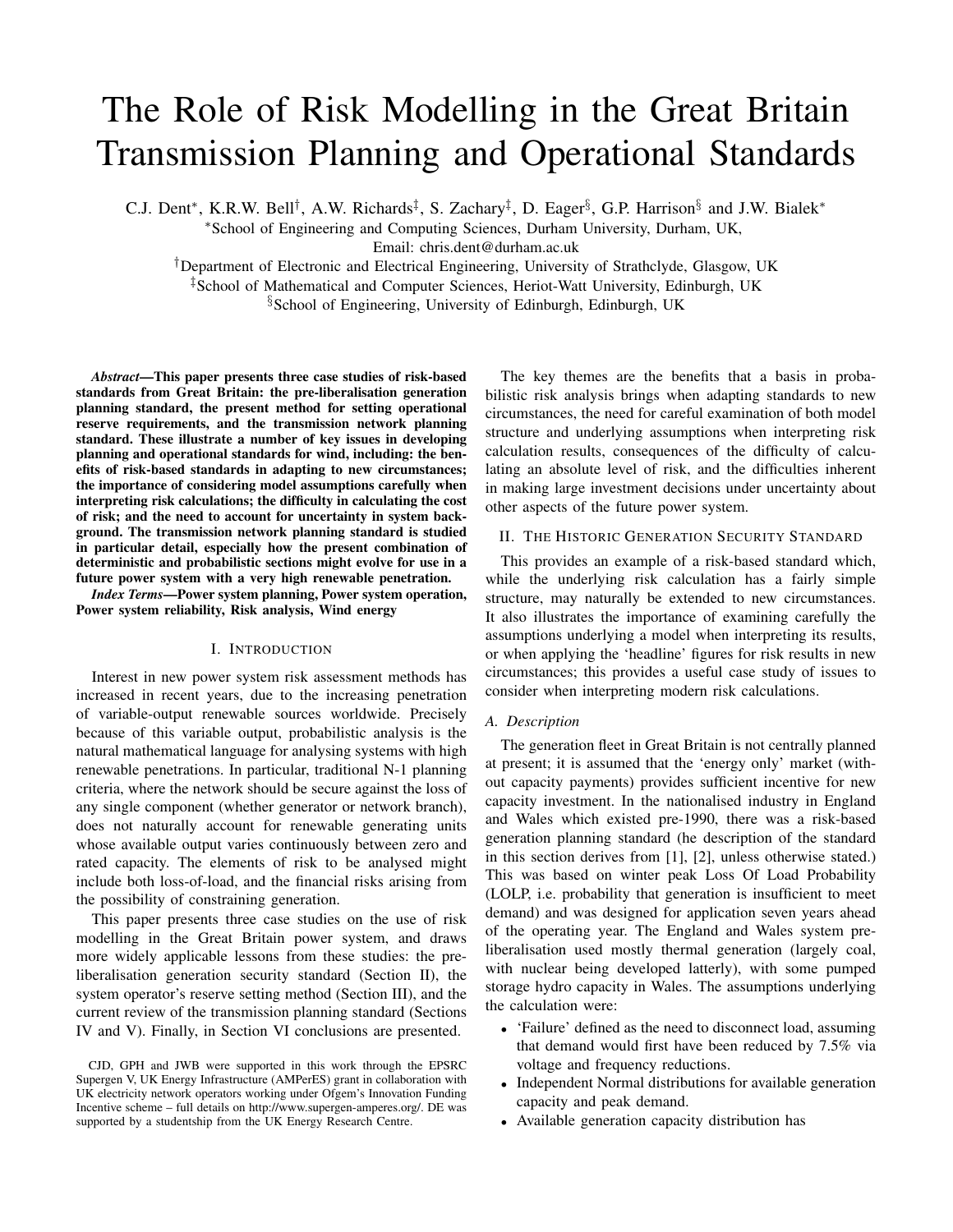- Mean 85% of installed capacity,
- Standard Deviation (SD) 3.75% of ACS peak demand.
- *•* Annual peak demand distribution has
	- Mean equal to ACS peak demand.
	- SD of 3.87% due to weather effects alone, and 9% due to uncertainty in the underlying demand level 7 years ahead.

Though not explicitly stated in [1], an assumption of independence allows combination of the various distribution SDs as square-root-of-sum-of-squares. ACS (Average Cold Spell) peak demand is defined as 'a level of peak demand within a financial year which has a 50% chance of being exceeded as a result of weather variation alone' [3]; it is the standard measure of underlying demand level used in GB, and is distinct from the year's peak demand out-turn.

The original 'headline' risk target used in the planning standard was 3% winter peak LOLP, which was equivalent to a 28% plant margin (of installed generation capacity over ACS peak demand), or a 23% chance of voltage or frequency reductions. In 1986, a proposal was developed on cost-benefit grounds to change the standard to an LOLP of 9% (margin of 24%), balancing the cost of lost load against that of investment in new plant. Details of this cost benefit analysis are not available in the surviving reports; a general discussion of the difficulty in calculating the required absolute value of risk will be presented in Section V.

## *B. Application to Present Day Planning Calculations*

#### *1) Significance of Assumptions:*

There are a number of assumptions, both explicit and implicit, which must be taken into account if the old generation planning standard is to be used as a target risk level in modern system planning studies.

- *•* The standard was defined with respect a very particular risk calculation; the target risk levels therefore cannot be applied to other risk calculation structures.
- The 'headline' risk concerned the probability of the available generation being less than 92.5% of demand and demand disconnection being required, not the probability of available generation being less than full demand and voltage/frequency reductions being required.
- *•* The standard was for meeting England and Wales demand from native generation only. From the 1980s to the present, import from Scotland or France has generally been possible at times of high demand.
- *•* 'Failure' in the risk calculation defined above is usually referred to as LOLP. However, [1] notes that short lead time plant such as open cycle gas turbines would have been built if the alternative had been running a high risk of demand disconnection in the operating year.

#### *2) Justification of Standard:*

It is widely accepted that, even where more accurate data and model structures are available, it is extremely challenging to calculate an absolute level of risk (see e.g. page 5 of [4]). The true (if unstated) justification for the generation standard was therefore that over a number of decades it consistently delivered an adequate degree of demand security at an acceptable cost, rather than the 'headline' risk figure. If it had consistently failed to deliver sufficient generating plant in the operating year, it seems unlikely that it would have remained unchanged whatever the headline target risk figure.

*3) Extension to New Technologies:*

As discussed above, the risk calculation underlying the generation security standard had a very simple structure, and closely-defined parameters. One great benefit of this risk-based deriviation of the plant margin standard, however, was that it could naturally be extended to new circumstances. In an all-conventional-plant system, it would be a straightforward matter to use updated mean plant availabilities, or to revise the SDs representing demand uncertainty, without the need for wholesale rewriting of the standard. It would also provide the basis for modifying the risk calculation to include wind generation also, provided that a suitably robust probability distribution for available wind capacity at time of annual peak were available.

## III. THE SYSTEM OPERATOR'S RESERVE SETTING **STANDARD**

This brief case study provides an example of a risk-based standard which has been extended naturally to include wind generation, and hence provides a practical illustration of the benefits of probabilistic risk-based standards in adapting to new circumstances.

#### *A. Role of the standard*

The level of reserve to schedule is not set as part of the System Operator's (SO's) licence; however, the licence does specify a duty to maintain system frequency with 0.5Hz of nominal. The regulator gives the SO a target figure to spend each year on reserve procurement, and the SO is incentivised to beat this target [5]. The SO, National Grid, has an internal risk-based standard for determining the 4-hour-ahead Short Term Operating Reserve Requirement (STORR); a simplified version of this, which the SO has made publicly available, will be described next.

#### *B. Description*

#### *1) Distributions:*

The level of contracted STORR is driven by three components (this description follows Appendix A of [6].) All of these are random variables, and under an assumption of independence a probability distribution for the reserve which is called on may be derived by convolving the three individual distributions:

- *•* Scheduled conventional capacity becoming unavailable: mean 600 MW and SD 600 MW (the form of the distribution is not specified).
- *•* Demand forecast error (DFE): modelled as Normally distributed with mean 0 and SD 450 MW.
- Wind forecast error (WFE): distribution based on historic data from metered wind farms.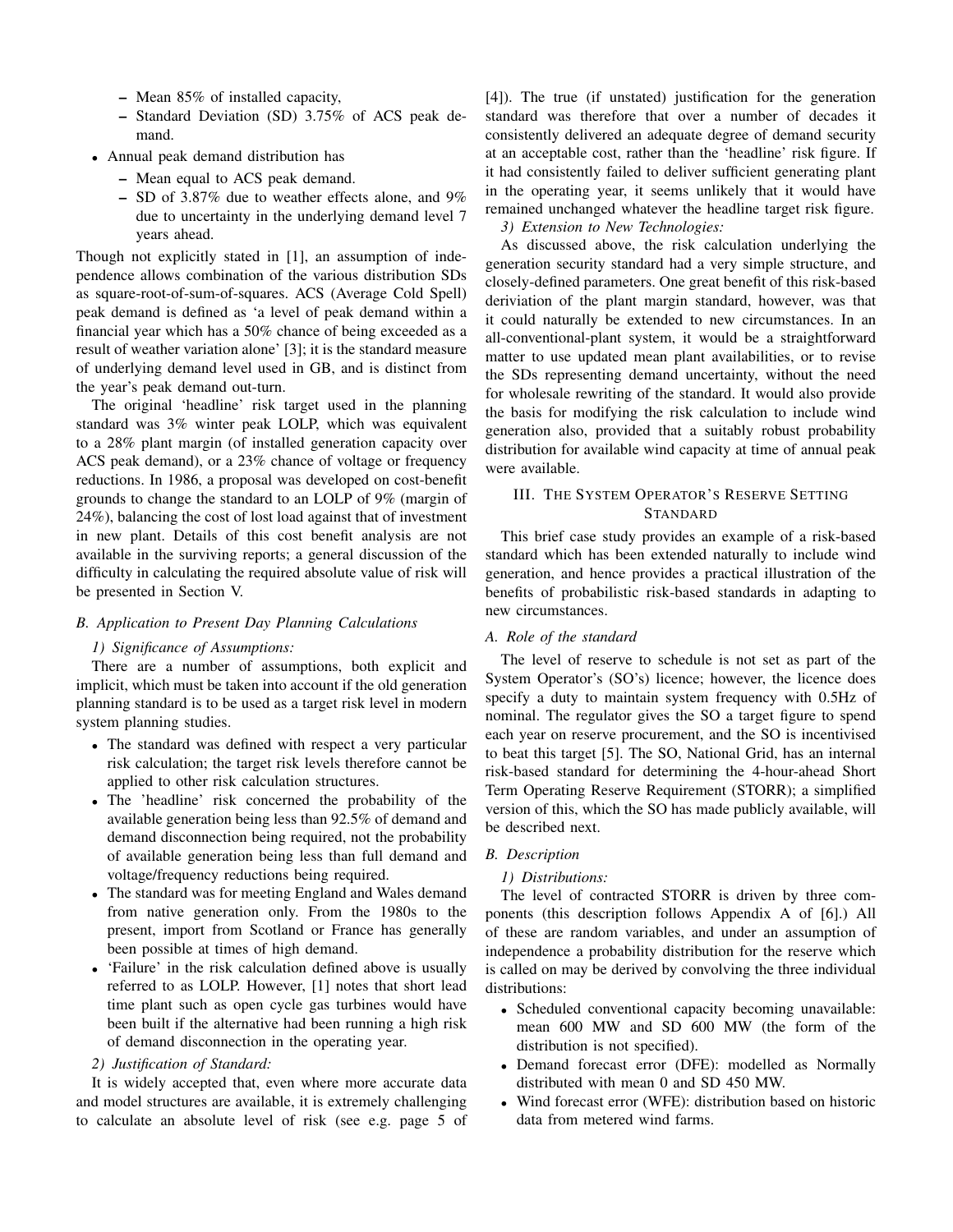#### *2) Target:*

For each half hour period, STORR is contracted 4 hours ahead such that there is a probability of 1/365 that this contracted reserve will be insufficient. This is clearly inspired by the number of days in a year. However, as for the historic generation (see Section II-B2) this should be regarded as a target for risk as calculated in a particular calculation, rather than an absolute risk level; its justification in practice is that it delivers an acceptable level of operational security at an acceptable cost. Indeed, the annual duration of reserve shortages is typically just a few hours per year, much less than the 24 hours the target would suggest [7].

#### *3) Extension to New Circumstances:*

This risk-based model provides a clear basis for inclusion of wind forecast error in the STORR evaluation. It also provides a very natural way of modifying the volume of reserve as forecast errors change due to a more diverse wind resource, the wind resource forming a greater proportion of the overall power generation, or as better forecasting techniques become available. It will be seen in the next section that a lack of such a clear basis to a standard makes it harder to extend the transmission network planning standards to a system with a high wind penetration.

#### IV. THE GB TRANSMISSION PLANNING STANDARD 1: 'DETERMINISTIC' PART

This section provides a case study of a standard originally derived for an all-conventional system, whose extension to include variable output renewables has been complicated by the lack of a clearly documented first principles derivation.

#### *A. Typical Deterministic Planning Standards*

In general, 'deterministic' network planning standards are relatively simple heuristic rules designed to give a reasonable solution to a complex underlying probabilistic planning problem. The GB 'deterministic' planning standard is unusual among deterministic standards in that it provides a formula for the total required transfer capability across any boundary drawn in the system.

This is very different from more typical N-1 or N-2 network planning standards which state that the network should be able to operate normally under certain defined contingencies. For instance, the Irish standard [8] specifies certain combinations of generator and branch outages which should not cause demand disconnection, voltage violations, or system instability.

Two complications issues may be noted regarding N-x standards:

- *•* There is no risk analysis element in ranking the importance of outages for consideration.
- *•* Conventional generating units (whose availability is to a good approximation 'all or nothing') fit an N-x picture better than many renewable technologies (whose availabile capacity varies continuously between zero and maximum depending on natural resources).



Fig. 1. The present 'Circle Diagram' from the GB determistic planning standard. The 1950s Circle Diagram had the same shape, but the x- and yaxes were labelled 'Group maximum demand as % of aggregated maximum demand' and 'Maximum unbalance as % of aggregate maximum demand'.

#### *B. The Great Britain Deterministic Standard*

#### *1) Introduction:*

The first part of the GB Security and Quality of Supply Standard (SQSS) [3]) criteria relating to development of the main interconnected system is a 'deterministic' rule which was originally based on a statistical analysis of required power transfers. It states that for any boundary drawn across the transmission system, the required capability for transfer of power across the boundary is the sum of

- *• The Planned Transfer (PT)*: this is a central estimate for the required transfer at time of annual peak
- *• The Interconnection Allowance (IA)*: this additional capability is designed to take account of variability about the central estimate (the PT) due to plant unavailability, fluctuations in demand etc.

In the next paragraphs, this deterministic standard will be described in its historical context, followed by a discussion of its adaptation to include wind generation.

## *2) History:*

The Interconnection Allowance originated in measurements of actual required transfers between regional electricity authorities in England and Wales between 1943 and 1948<sup>1</sup>. It was calculated from the 'Circle Diagram' (so-called because of its shape, see Fig. 1); this is an envelope of the maximum observed imbalances between the two parts of the system, as a function of the proportion of total system demand located in each area.

At that time, generation in each authority was planned to meet local demand, with interconnection being planned for reserve sharing only. The Circle Diagram was used to predict what interconnection capacities would be required as

<sup>&</sup>lt;sup>1</sup>Much of this historical material has been not been published except in internal reports which are not now easily available. This section is based on archive research and interviews conducted by Keith Bell. Further information may be found in his presentations at [9]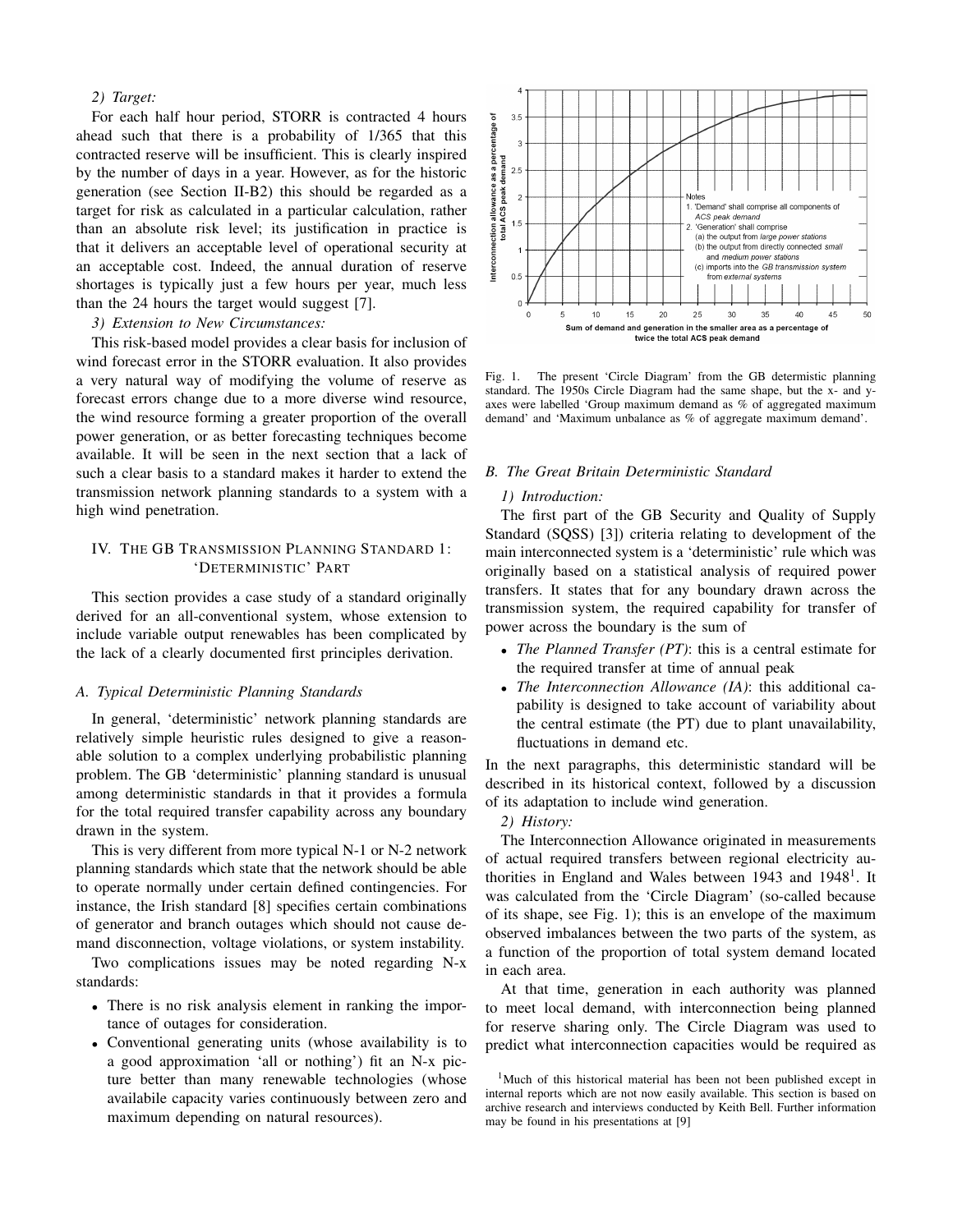demand continued to grow; this synthesis of observed transfer requirements would not cater for all possible requirements in the long-term, but it would be expected to represent a high percentile of possible future requirements. Through the 1950s, the new 275 kV interconnected system would have been planned on this basis.

In the late 1950s and early 1960s, central planning of generation and transmission capacity was conducted by the Central Electricity Generating Board (formed in 1958). The notion of an 'interconnection reserve' about a normally regionally balanced power system was no longer sufficient – some recognition would be required for the expectation of bulk transfers from central generation on the coal fields of northern England and south Wales to the largest demand centres in the centre and south-east of England. This was formalised in the system planning standards of 1976, which specified a transmission capability across any boundary equal to a 'planned transfer' under typical peak conditions *plus* an interconnection allowance. Justification of transmission capacity above this deterministic minimum on economic grounds was also permitted [10].

## *3) Implementation of the current GB planning standard:*

The calculation required by the present deterministic standard consists of three stages (a detailed tutorial-style description of this methodology may be found in the consultation document at [9]):

- 1) Reduce the transmission-connected generation to an effective 20% plant margin, by ranking plant according to 'likelihood of operation at times of ACS peak demand'; the lowest-ranked are termed 'non-contributory' and disregarded [3].
- 2) Scale back the output of all remaining contributory units so that forecast ACS peak demand is met precisely. All conventional plant has the same scaling factor; an additional scaling must be applied to wind due to its different availability properties. The resulting power flow gives the Planned Transfer across any boundary.
- 3) The Interconnection Allowance for each boundary is obtained from the circle diagram as in the original 1950s methodology<sup>2</sup>. The required transfer capability for each boundary is then the sum of the PT and IA.

## *C. Discussion*

The Interconnection Allowance element of the standard was originally derived for a system where interconnection between areas was used for reserve-sharing only. Its origins therefore lie in risk management. However, while the notion of the IA helping manage loss of load risks remains intuitively reasonable in a system with bulk transfers driven by the economics of generation, there is no first-principles derivation underpinning the deterministic standard in its modern form. Justification for its continued use must there rest on it delivering a sufficient degree of demand security, and access to demand for high merit generation, at a reasonable cost.

The existence of a risk-based derivation for the historic generation planning standard (which dates from the same era, see Section II) would have provided a natural means of extending this to include wind generation; the lack of this has indeed been a major issue in adapting the standard for wind generation. There is in fact not even an explicit statement of the purpose of the deterministic standard, i.e. whether it is about equal market access for generators independent of location, or about demand security.

The GB Transmission Licensees recognise that the present planning standard may be not be satisfactory with a high renewables penetration. A review of the standard was thus carried out with the aim of identifying appropriate scaling factors for wind [11], but its results have not yet been implemented. The only explicit guidance on the factor is that 'generating units outputs shall be set to those which ought reasonably to be foreseen for that [ACS peak] demand'. No statutory guidance is given as to the specific scaling factor to use to account for the variable nature of wind generation; the present practice by the licensees is use a scaling factor for wind of 72% on a scale where that for conventional plant is 100%. Any value chosen is therefore open to reasonable challenge by parties whose judgment differs and would leave justification of transmission reinforcements dependent on explicit economic analysis (see Section V).

As part of the current planning standard review, the deterministic standard has been 'reverse-engineered' it to quantify what it delivers in risk terms [9]. In this context Keith Bell, one of the present authors, has proposed a risk-based planning model based on demand security and generation equal access to markets, expressed through a (higher-dimensional) successor to the circle diagram which would account directly for wind generation.

## V. THE GB TRANSMISSION PLANNING STANDARD 2: THE ROLE OF PROBABILISTIC PLANNING

This section discusses the role of probabilistic planning techniques in the GB planing standards, and how they may be used in the context of high wind penetrations.

#### *A. The Current Standard*

#### *1) Economic Justification and Constraint Costs:*

Under the present standard, additional investment above the deterministic standard is justified on economic grounds, provided that the investment cost is lower than the net present value of operating costs which would otherwise arise (Paragraph 4.4 and Appendix E of [3]). Importantly, such an economic justification must by definition be made on a year-round basis; in recent years, high costs of constraining generation<sup>3</sup> have been seen at relatively low demands during

 $2$ Except that the x-axis has been altered to the sum of generation and demand in the smaller part of the system under PT conditions, expressed as a percentage of twice total demand; when this change to the axis label was made the shape of the diagram was left unchanged.

 $3$ In the GB system, the market first determines a generation schedule assuming no network constraints, and the System Operator (SO) invites from generators bids to change their output levels in order to give a feasible power flow. The SO therefore sees the market price of the redispatch very directly.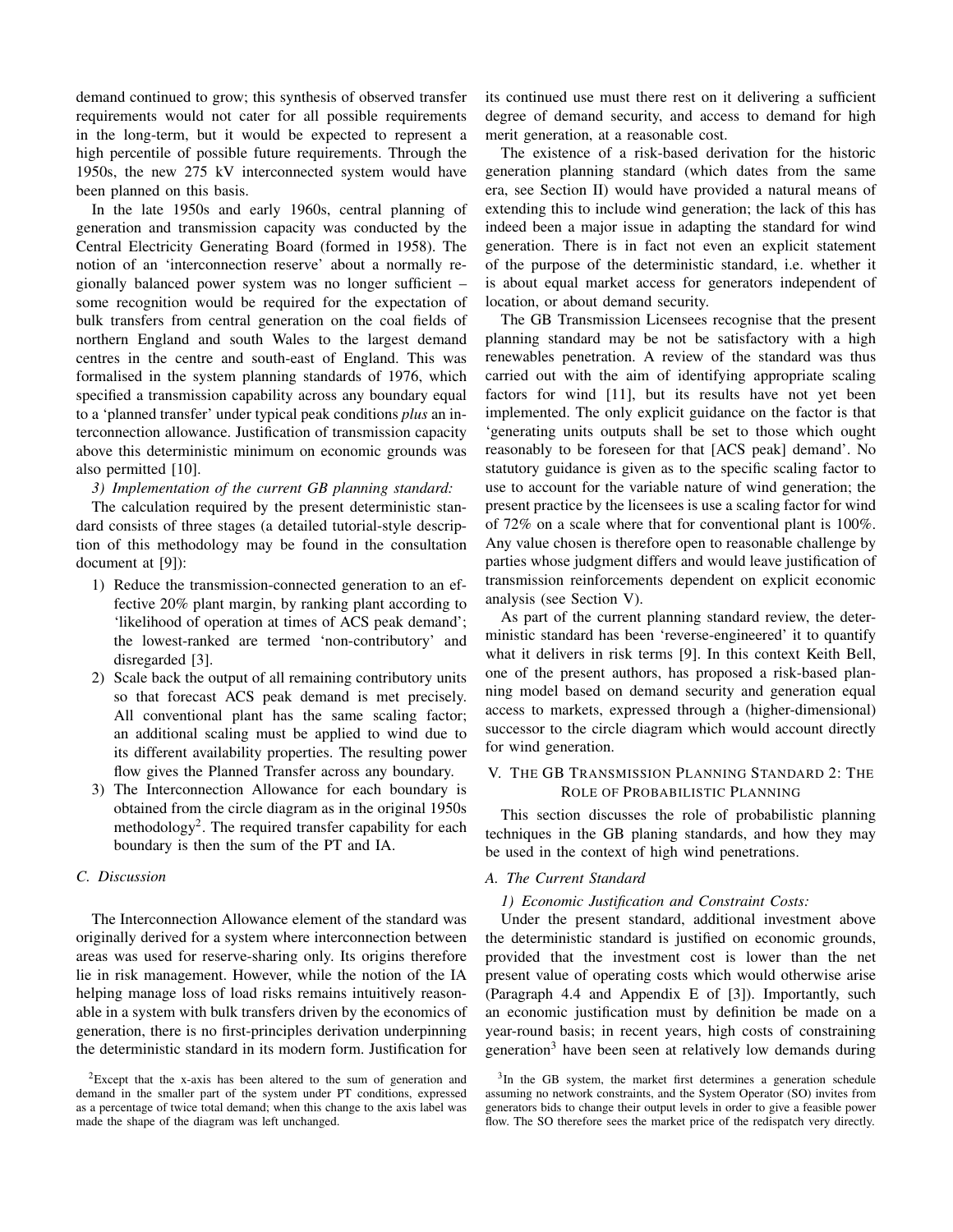summer transmission maintenance outages (see Chapter 5 of the consultation at [9].) With various issues regarding the deterministic standard remaining unresolved, transmission upgrades in recent years have been justfied on grounds of constraint cost reduction [12].

*2) Uncertainty in Investment Drivers:* Application of this economic standard is complicated by uncertainty in the future system background to be used in the cost-benefit analysis, including demand levels, data availability for renewables, fuel prices, per-MWh constraint costs, changes in renewables subsidy and carbon tax regime, generation location, and location, plant mix and availability properties of generation.

Even under an assumption of perfect data, it is not straightforward to calculate an absolute level of expected constraint costs (as opposed to comparing *relative* constraint volumes for different investment options); this view of the role of risk modelling is widely acknowledged in the literature, e.g. Page 5 of [4]. As constraint costs tend to live in the tails of probability distributions (while the annual volumes are substantial, within the GB system it is unlikely that a high proportion of the planned flow across a particular boundary would be curtailed all the time), predictions tend to be very sensitive to both data and model structure assumptions.

This issue of data uncertainty has been considered to an extent in recent investment decisions [12]; it will be more important still in future decisions driven by much larger and more geographically diverse renewables development. Possible resolutions will be discussed in Section V-B.

*3) Interaction with Transmission Access:*

At present in Great Britain, firm access rights to the transmission network for the rated capacity of a station are habitually sought by generation developers; the generator is compensated when its output is curtailed. Such firm access is arguably much less suitable for variable-output wind generation than for conventional plant, as wind generates at near maximum output for a small proportion of the time (for a review of transmission access issues in GB, see [13].). If more flexible access products become available, under which wind is not always compensated when it is curtailed, this would have consequences for the network planning standards. Such flexible access arrangements would benefit wind generators by reducing use-of-system charges, and by increasing opportunities to connect new capacity.

## *B. Future Standards*

#### *1) Evolution of the Present Standard:*

As the penetration of renewables increases, most of it located in areas remote from the main load centres, the amount of transmission investment it drives will clearly also increase (a recent report has suggested that 5 billion of network investment will be required over the next decade [14].) It will remain the case that most transmission investment to connect wind generation will be justified on economic grounds (driven by constraint costs), due to wind's limited contribution to securing peak demand [15]. In one sense, this would not require a substantial change to the economic part of the present

standard; transmission investment could still be made on economic grounds, balancing the net present value of capital and constraint costs as discussed in Section V-A.

As discussed in that section, due to uncertainty in input data such as the generation background, there can be no definitive answer as to which of two investment options is better in economic terms within the scope of the planning standard. Equivalently, it is not possible to determine mathematically an 'optimal' investment strategy, even in stochastic optimisation terms, due to the difficulty in quantifying the uncertainty. At present, the standard is implicitly framed in terms of requiring such a definitive result, although in practice a sensitivity analysis over a range of wind capacities was performed for the most recent major decision [12].

A planning methodology should drive network investment decisions that are robust against a wide range of possible future scenarios of generation mix, fuel prices, demand, etc.; this uncertain future makes a degree of 'judgement call' unavoidable. This is particularly so in a decentralised industry without central planning of generation. If this can be achieved with a degree of determinism in the standard, then the need case will be less open to challenge in planning enquiries.

*2) Load Shedding Costs:*

It has also been proposed [16], [17] that load not supplied should be included in the cost-benefit analysis calculation, as an alternative to the deterministic part of the present standard. This brings three further complications, beyond those described in the previous section on constraint costs:

- *• A per-MWh value of lost load is required.* On an operational timescale, it would be natural for the System Operator to use either the cost of voluntary load curtailment, or the level of regulatory incentive for involuntary load-shedding. On a planning timescale, it is necessary to consider the value to society of demand security, for which no such natural value is available; a large increase in demand not served is arugably an issue of public policy, rather than simple cost-benefit analysis.
- *• Rarity of loss-of-load.* While constraint costs are small as a proportion of the total energy market, constraints are commonplace and are incurred on a daily basis. Involuntary loss-of-load events involving transmission-networkowned equipment, however, are much rarer, and mostly involve demand connections [18]; the last customer disconnection event in GB due to absolute adequacy issues in generation and the main interconnected transmission system was in the mid-1960s.
- *• Nature of loss-of-load events.* Most cases of voltage reduction or disconnection of load are due to fault events, for which in hindsight insufficient response or reserve had been scheduled on the system, whether as a whole or in key locations.

The extreme scarcity of relevant events makes modelling the level of loss-of-load risk exceedingly difficult, even if the aim is only to compare risk under different investment options. Calculating an absolute level of adequacy risk is more challenging still, before the additional complications of placing